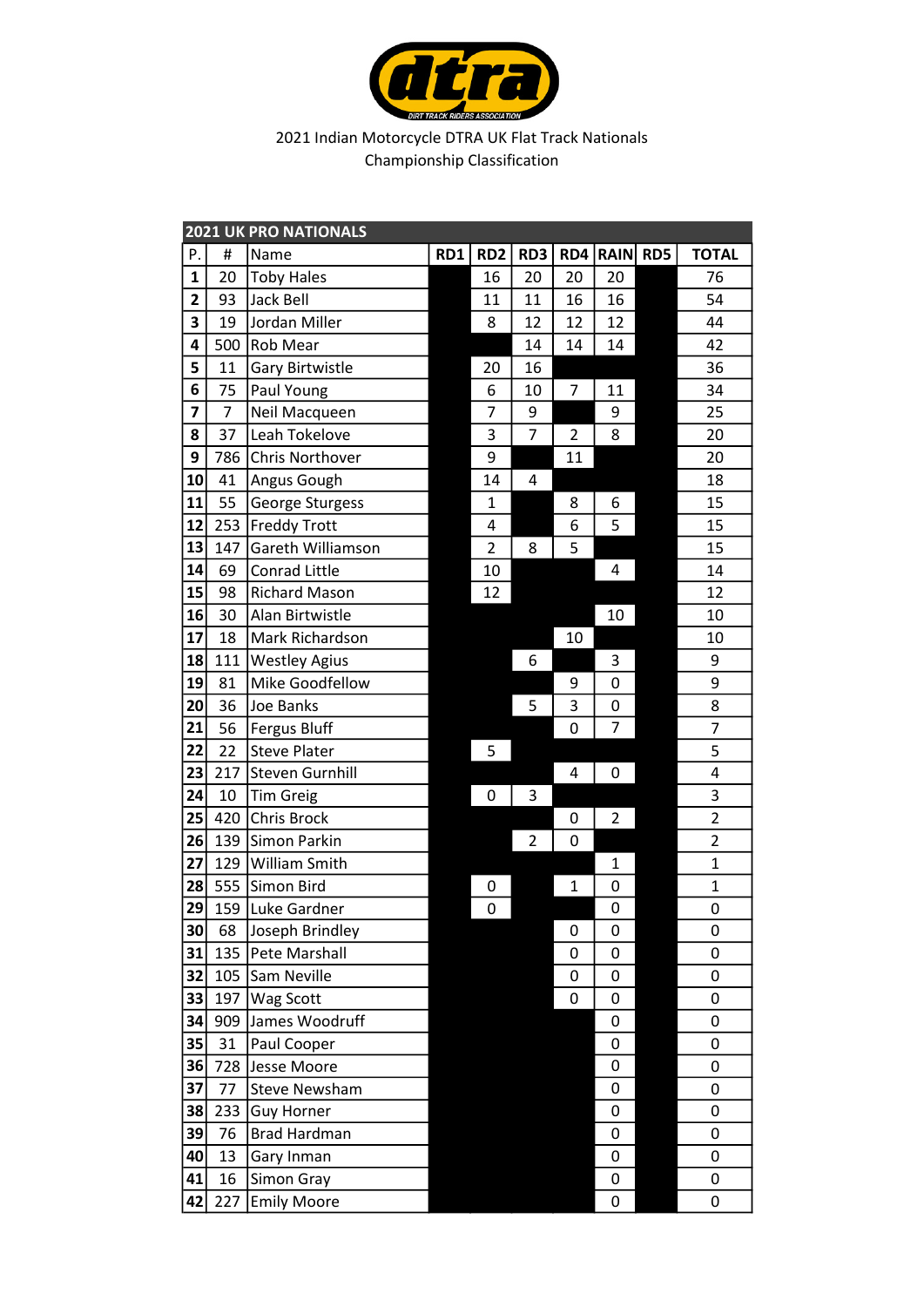

| 43 |     | 919 Trevor Heath          |  |  |  |
|----|-----|---------------------------|--|--|--|
| 44 |     | 126 Andrew Horner-Glister |  |  |  |
| 45 | 33  | Sean Kelly                |  |  |  |
| 46 |     | 850 Tom Busfield          |  |  |  |
| 47 | 99  | Stephen Campbell          |  |  |  |
| 48 |     | 775   Kevin Kennedy       |  |  |  |
| 49 | 168 | Aaron Vale                |  |  |  |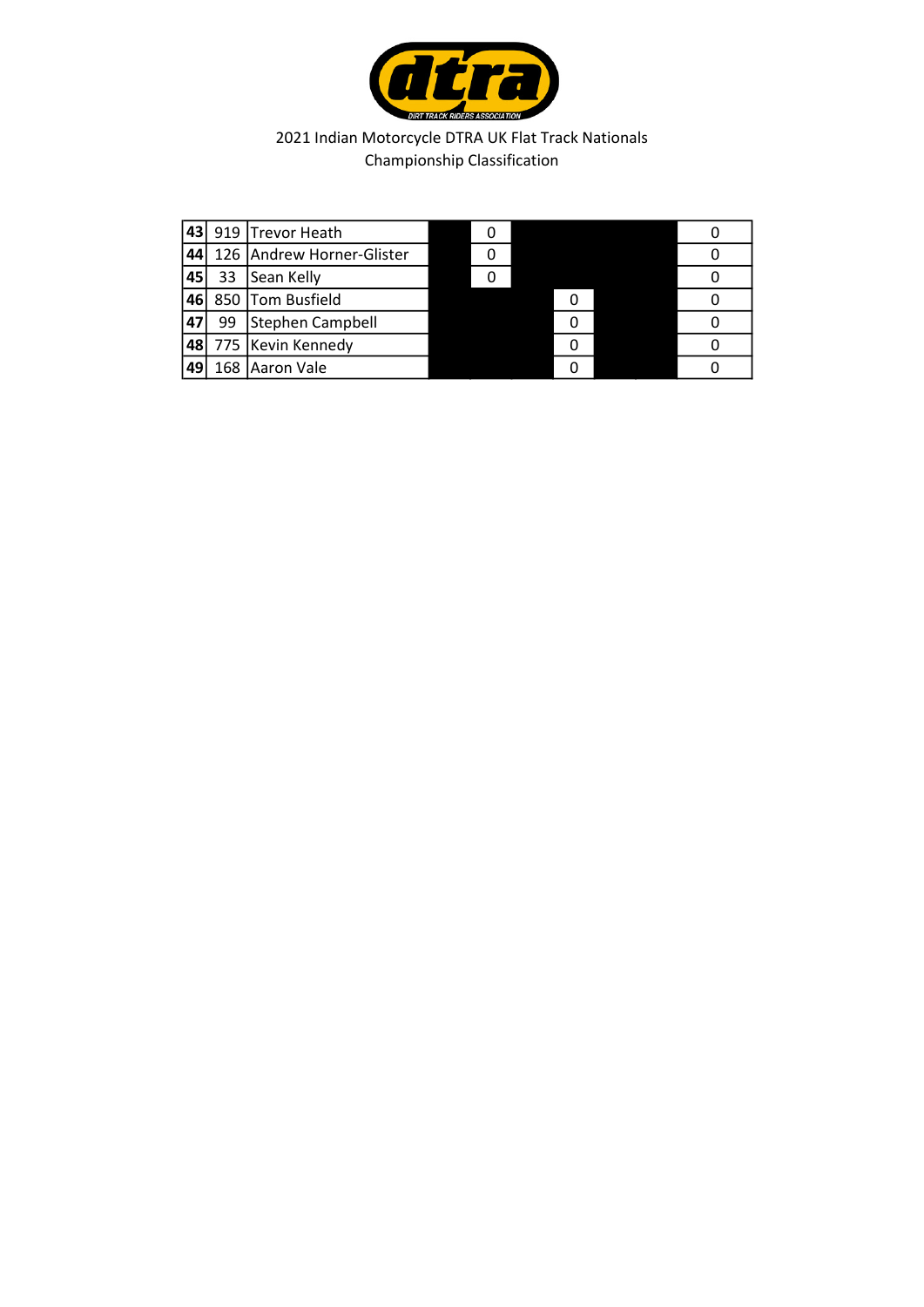

|                 |     | 2021 UK NATIONALS - INTERMEDIATE CLASS |     |                 |                |     |                |     |                |
|-----------------|-----|----------------------------------------|-----|-----------------|----------------|-----|----------------|-----|----------------|
| Ρ.              | #   | Name                                   | RD1 | RD <sub>2</sub> | RD3            | RD4 | <b>RAIN</b>    | RD5 | <b>TOTAL</b>   |
| $\mathbf{1}$    | 253 | <b>Freddy Trott</b>                    |     | 20              | 6              | 20  | 20             |     | 66             |
| 2               | 55  | George Sturgess                        |     | 16              | 16             | 14  | 11             |     | 57             |
| 3               | 56  | <b>Fergus Bluff</b>                    |     |                 | 20             | 10  | 16             |     | 46             |
| 4               | 81  | Mike Goodfellow                        |     | 8               | 9              | 16  | 10             |     | 43             |
| 5               | 786 | <b>Chris Northover</b>                 |     | 14              | 14             | 12  |                |     | 40             |
| 6               | 555 | Simon Bird                             |     | 11              | 4              | 11  | 8              |     | 34             |
| 7               | 420 | Chris Brock                            |     | 4               | 8              | 8   | 12             |     | 32             |
| 8               | 217 | Steven Gurnhill                        |     | 10              |                | 9   | 7              |     | 26             |
| 9               | 105 | Sam Neville                            |     | 5               | 5              | 4   | 9              |     | 23             |
| 10              | 919 | <b>Trevor Heath</b>                    |     | 12              | 10             |     |                |     | 22             |
| 11              | 129 | William Smith                          |     | 0               | $\overline{7}$ | 0   | 14             |     | 21             |
| 12              | 99  | Stephen Campbell                       |     | 0               | 12             | 3   |                |     | 15             |
| 13              | 159 | Luke Gardner                           |     | 9               |                |     | 5              |     | 14             |
| 14              | 775 | Kevin Kennedy                          |     |                 | 11             | 2   |                |     | 13             |
| 15              | 68  | Joseph Brindley                        |     | 2               | $\mathbf{1}$   | 6   | 0              |     | 9              |
| 16              | 850 | <b>Tom Busfield</b>                    |     | 0               | 0              | 7   |                |     | 7              |
| 17              | 126 | Andrew Horner-Glister                  |     | 7               | 0              |     |                |     | 7              |
| 18              | 909 | James Woodruff                         |     |                 |                |     | 6              |     | 6              |
| 19              | 279 | Jason Burrill                          |     | 6               |                |     |                |     | 6              |
| 20 <sup>°</sup> | 135 | Pete Marshall                          |     | 0               | 0              | 5   | 0              |     | 5              |
| 21              | 728 | Jesse Moore                            |     |                 |                |     | 4              |     | 4              |
| 22              | 143 | James Smith                            |     | 1               | 3              |     |                |     | 4              |
| 23              | 13  | Gary Inman                             |     | <b>DNQ</b>      |                |     | 3              |     | 3              |
| 24              | 76  | <b>Brad Hardman</b>                    |     |                 | $\overline{2}$ |     | $\overline{1}$ |     | 3              |
| 25              | 142 | Ian Cherry                             |     | 3               |                |     |                |     | 3              |
| 26              | 77  | <b>Steve Newsham</b>                   |     |                 |                |     | 2              |     | $\overline{c}$ |
| 27              | 168 | Aaron Vale                             |     |                 |                | 1   |                |     | $\mathbf{1}$   |
| 28              | 197 | Wag Scott                              |     |                 |                | 0   | 0              |     | 0              |
| 29              | 16  | Simon Gray                             |     | <b>DNQ</b>      |                |     | 0              |     | 0              |
| 30              | 31  | Paul Cooper                            |     |                 |                |     | 0<br>0         |     | 0              |
| 31              | 233 | <b>Guy Horner</b>                      |     |                 | 0              |     |                |     |                |
| 32              | 227 | <b>Emily Moore</b>                     |     |                 | 0              |     |                |     |                |
| 33              | 299 | <b>Barry Stevenson</b>                 |     |                 | 0              |     |                |     |                |
| 34              | 328 | Felix Hearn                            |     | DNQ             |                |     |                |     | 0              |
| 35              | 80  | Mike Fisher                            |     | 0               |                |     |                |     | 0              |
| 36              | 66  | James O'Hara                           |     | 0               |                | 0   |                |     |                |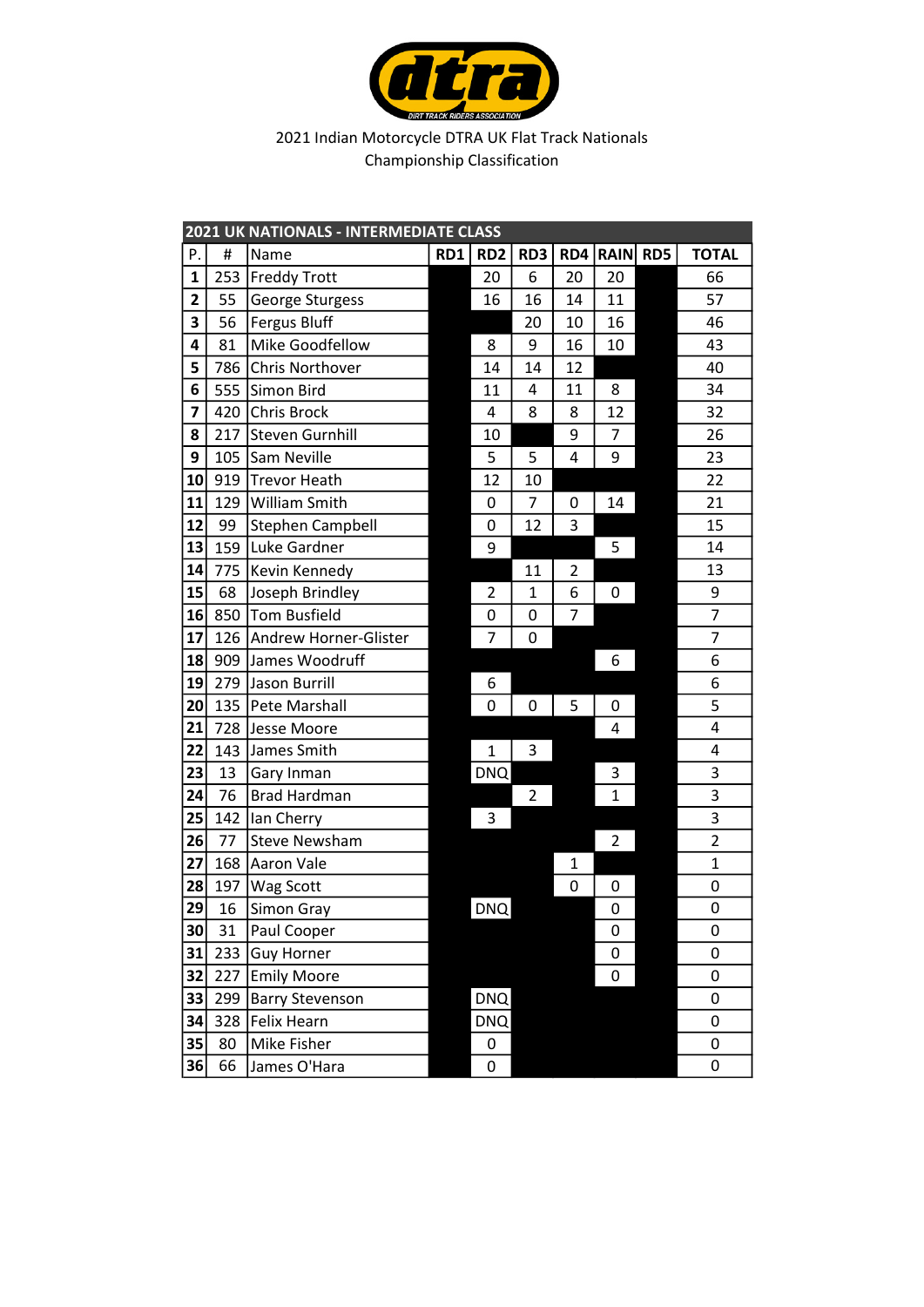

|                | <b>2021 UK NATIONALS - ROOKIE CLASS</b> |                         |                |                 |                |                     |                |                |  |  |  |
|----------------|-----------------------------------------|-------------------------|----------------|-----------------|----------------|---------------------|----------------|----------------|--|--|--|
| Ρ.             | #                                       | Name                    | RD1            | RD <sub>2</sub> | RD3            | RD4                 | RD5            | <b>TOTAL</b>   |  |  |  |
| $\mathbf{1}$   |                                         | 909 James Woodroffe     | 20             | 16              | 20             | 20                  | 20             | 96             |  |  |  |
| $\overline{2}$ |                                         | 728 Jesse Moore         | 16             | 14              | 16             | 4                   | 12             | 62             |  |  |  |
| 3              |                                         | 149 Chris Pugh          | 9              | 12              | 14             | 10                  | 8              | 53             |  |  |  |
| 4              |                                         | 269   Peter Kimber      | 8              |                 |                | 16                  | 16             | 40             |  |  |  |
| 5              |                                         | 233 Guy Horner          | 11             | 0               | 11             | 5                   | 10             | 37             |  |  |  |
| 6              | 911                                     | Jonathan James          | 5              | 10              | 6              | 3                   | 9              | 33             |  |  |  |
| 7              |                                         | 585 Danny Williams      |                | 0               | 4              | 14                  | 14             | 32             |  |  |  |
| 8              | 115                                     | Mark Barton             | 7              | 11              | 7              | 0                   |                | 25             |  |  |  |
| 9              | 351                                     | Rick Owen               | 12             |                 |                |                     | 11             | 23             |  |  |  |
| 10             | 82                                      | Luke Potter             |                | 6               | 5              | 8                   | 4              | 23             |  |  |  |
| 11             | 327                                     | Nigel Coleman           | 0              | $\overline{2}$  | 10             | 6                   | 3              | 21             |  |  |  |
| 12             | 775                                     | Kevin Kennedy           |                | 20              |                |                     |                | 20             |  |  |  |
| 13             | 229                                     | Robert Kirkland         | $\mathbf{1}$   | 8               | 0              | 7                   | $\overline{2}$ | 18             |  |  |  |
| 14             |                                         | 714   Rowan Haughey     | 3              | 5               | 9              | 0                   |                | 17             |  |  |  |
| 15             | 227                                     | <b>Emily Moore</b>      | 10             | 0               | 3              | $\overline{2}$      | $\mathbf{1}$   | 16             |  |  |  |
| 16             | 170                                     | Keith Strudwick         | 14             |                 |                |                     |                | 14             |  |  |  |
| 17             |                                         | 234 Matt Smith          | 6              |                 |                | 0                   | 7              | 13             |  |  |  |
| 18             | 127                                     | Dave Lambert            | 4              | 0               |                | 9                   | 0              | 13             |  |  |  |
| 19             | 271                                     | Gareth Ashman           | 0              | $\mathbf{1}$    | $\mathbf 1$    | 11                  |                | 13             |  |  |  |
| 20             | 971                                     | Jake Packham            | 0              |                 |                | 12                  |                | 12             |  |  |  |
| 21             | 160                                     | Daniel Newlove          |                | 4               | 8              | 0                   |                | 12             |  |  |  |
| 22             | 6                                       | Sean Seddon             |                |                 | 12             |                     |                | 12             |  |  |  |
| 23             | 22                                      | Jonny McKeever          | $\overline{2}$ | 9               |                |                     |                | 11             |  |  |  |
| 24             |                                         | 225 Julien Ramier       | 0              | 7               |                |                     | 0              | 7              |  |  |  |
| 25             | 207                                     | Stuart Cope             | 0              | 0               |                | 0                   | 6              | 6              |  |  |  |
| 26             |                                         | 786 Jonny Northover     |                |                 | 0              | $\mathbf{1}$        | 5              | 6              |  |  |  |
| 27             | 293                                     | David Hobbs             |                | 3               |                |                     |                | 3              |  |  |  |
| 28             | 34                                      | <b>Richard Willsher</b> | 0              | 0               | $\overline{2}$ | 0                   |                | $\overline{2}$ |  |  |  |
| 29             | 94                                      | Norm Joss               | 0              | 0               | $\pmb{0}$      | $\mathsf{O}\xspace$ | 0              | 0              |  |  |  |
| 30             | 178                                     | <b>Carrie Burgess</b>   | 0              | 0               | 0              | 0                   | 0              | 0              |  |  |  |
| 31             | 663                                     | lan Fisher              | 0              | 0               | 0              | 0                   | 0              | 0              |  |  |  |
| 32             | 61                                      | Albert Willsher         |                | 0               | 0              | 0                   | 0              | 0              |  |  |  |
| 33             | 108                                     | Ann-lie North           |                |                 |                | 0                   | 0              | 0              |  |  |  |
| 34             | 59                                      | Phil Hunt               |                |                 |                | 0                   | 0              | 0              |  |  |  |
| 35             | 30                                      | Jackie Bally            | 0              | 0               | 0              |                     | 0              | 0              |  |  |  |
| 36             | 661                                     | <b>Christian Slater</b> | 0              | 0               |                |                     | 0              | 0              |  |  |  |
| 37             | 818                                     | Dave Talton             | 0              | 0               |                |                     | 0              | 0              |  |  |  |
| 38             | 84                                      | Bryan Lambert           |                |                 |                |                     | 0              | 0              |  |  |  |
| 39             | 333                                     | Gavin Lee               | 0              | 0               | 0              | 0                   |                | 0              |  |  |  |
| 40             | 144                                     | Rupert Farnsworth       |                | 0               | 0              | 0                   |                | 0              |  |  |  |
| 41             | 96                                      | <b>Paul Monks</b>       |                |                 | 0              | 0                   |                | 0              |  |  |  |
| 42             | 110                                     | Dee Hardwick            | 0              | 0               |                | 0                   |                | 0              |  |  |  |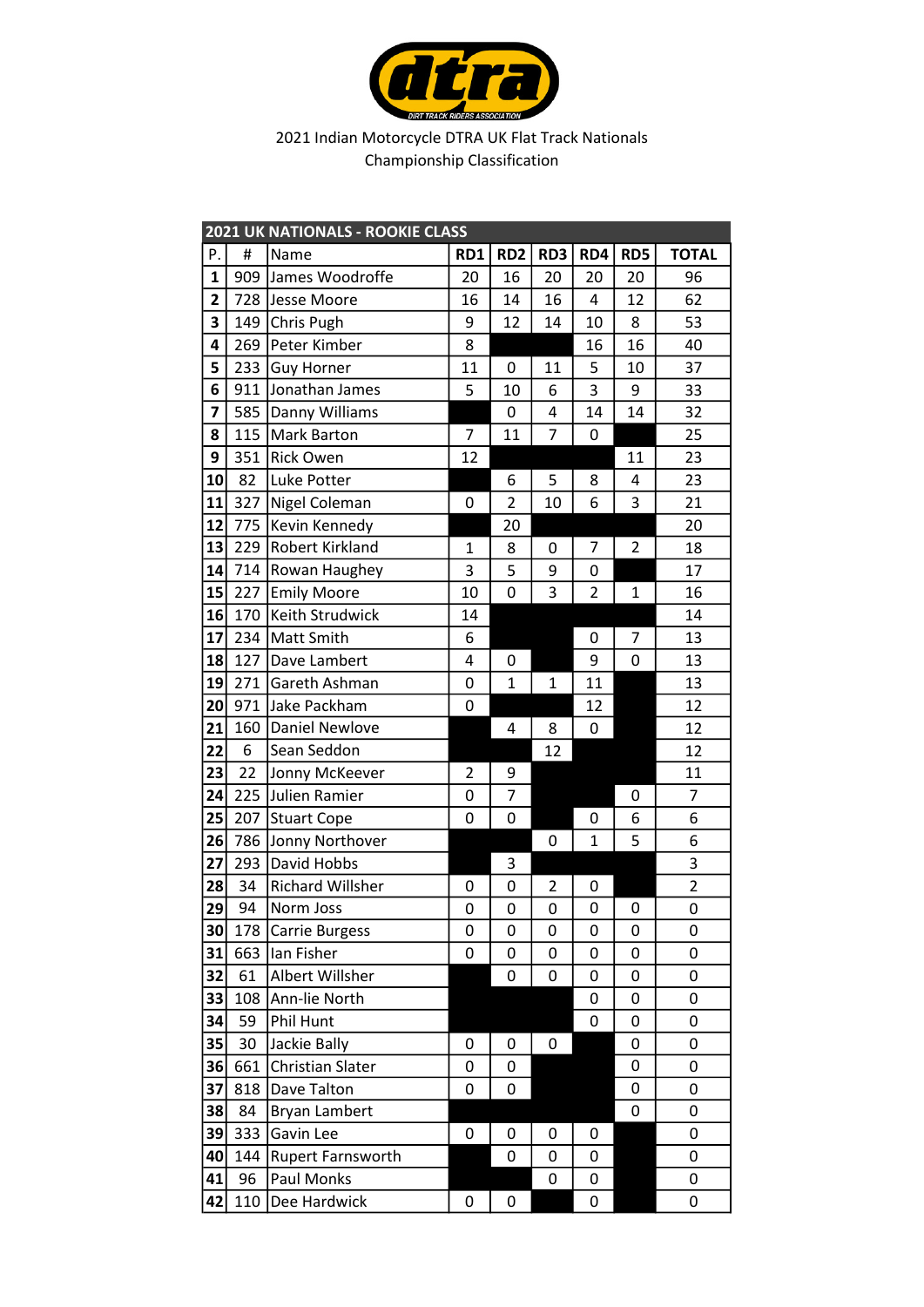

| 43 | 240 | Rob Casson             | 0 | 0 |   | 0 | 0 |
|----|-----|------------------------|---|---|---|---|---|
| 44 | 212 | Dan Green              | 0 |   |   | 0 | 0 |
| 45 | 720 | Jane Sherwood          |   |   |   | 0 | 0 |
| 46 | 39  | <b>Rick Bearcroft</b>  |   |   | 0 |   | 0 |
| 47 | 567 | Max Jackman            |   |   | 0 |   | 0 |
| 48 | 736 | Vaughan Williams       |   |   | 0 |   | 0 |
| 49 | 811 | <b>Stephanie Oakes</b> |   |   | 0 |   | 0 |
| 50 | 404 | <b>Ben Eddings</b>     | 0 | 0 |   |   | 0 |
| 51 | 612 | <b>Mark Peatfield</b>  | 0 | 0 |   |   | 0 |
| 52 | 166 | Giovanni Belossi       |   | 0 |   |   | 0 |
| 53 | 114 | Simeon Anderson        |   | 0 |   |   | 0 |
| 54 | 0   | Jacob Bailey           | 0 |   |   |   | 0 |
| 55 | 124 | Darren Legg            | 0 |   |   |   | 0 |
| 56 | 167 | Liam Worton            | 0 |   |   |   | 0 |
| 57 | 303 | Mark Borgia            |   |   |   |   | 0 |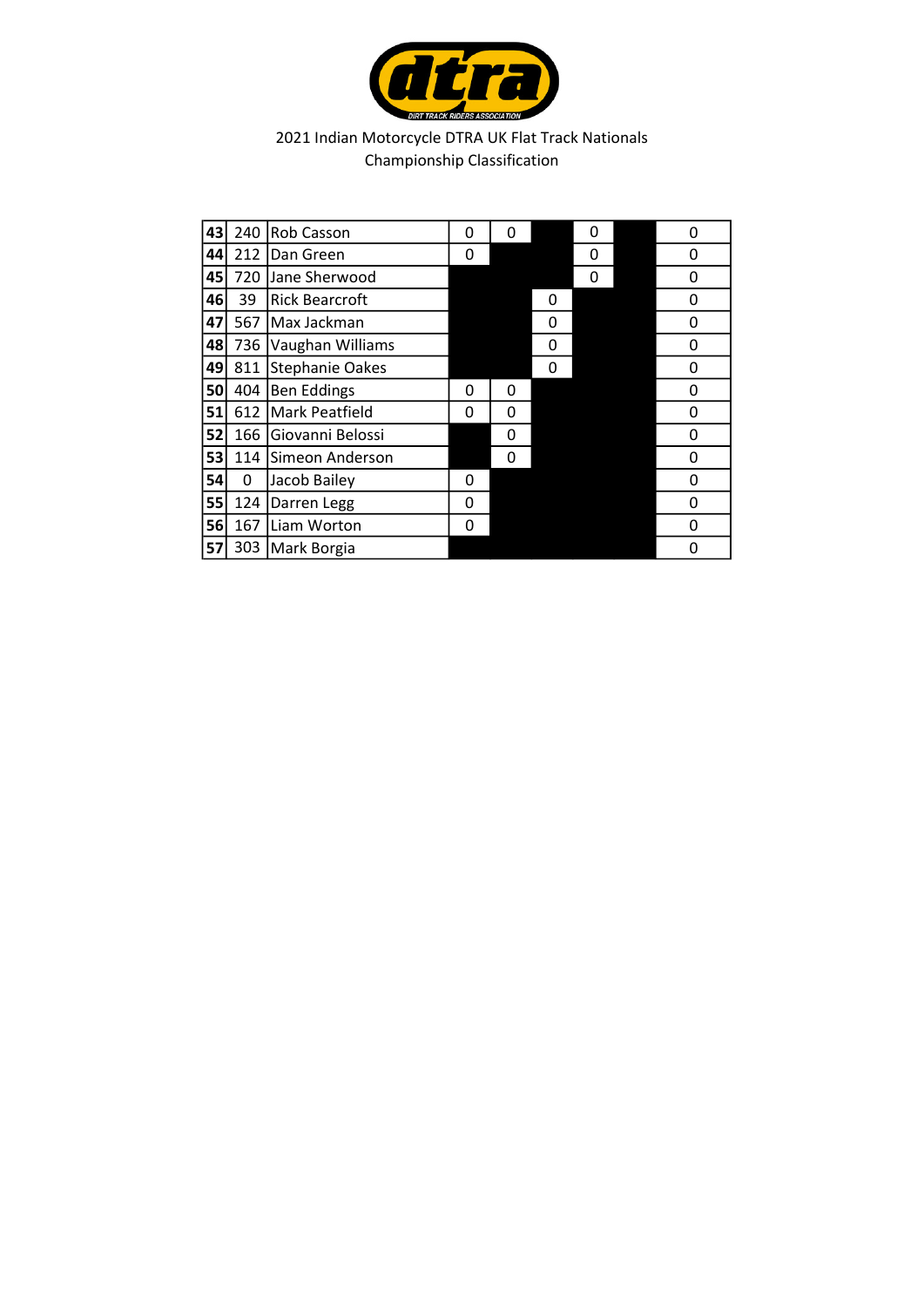

|              |     | 2021 "SPORTAX" THUNDERBIKE CHAMPIONSHIP |                |                 |     |                |              |                |
|--------------|-----|-----------------------------------------|----------------|-----------------|-----|----------------|--------------|----------------|
| Ρ.           | #   | Name                                    | RD1            | RD <sub>2</sub> | RD3 | RD4            | RD5          | <b>TOTAL</b>   |
| $\mathbf{1}$ | 134 | Chris Jenner                            | 20             | 20              | 16  | 14             | 16           | 86             |
| $\mathbf{2}$ | 18  | Jon Bell                                | 12             | 6               | 14  | 11             | 12           | 55             |
| 3            | 143 | James Smith                             | 11             | 14              | 10  | 20             |              | 55             |
| 4            | 13  | Gary Inman                              | 10             | 10              | 9   | 10             | 11           | 50             |
| 5            | 66  | James O'Hara                            |                | 11              | 12  | 9              | 9            | 41             |
| 6            |     | 111 Westley Agius                       |                |                 |     | 16             | 20           | 36             |
| 7            | 42  | <b>Tom Clemans</b>                      |                |                 | 20  | 12             |              | 32             |
| 8            |     | 911 Jonathan James                      | $\overline{2}$ | 0               | 7   | 6              | 8            | 23             |
| 9            |     | 160 Daniel Newlove                      | 5              | 4               |     | 8              | 5            | 22             |
| 10           | 169 | Chris Cooper                            | 9              | 3               |     |                | 6            | 18             |
| 11           | 147 | Gareth Williamson                       |                | 16              |     | $\mathbf{1}$   |              | 17             |
| 12           |     | 704 Jake Young                          | 16             |                 |     |                |              | 16             |
| 13           | 12  | <b>Tim Newbrook</b>                     | 8              |                 |     | 5              | 2            | 15             |
| 14           | 77  | <b>Steve Newsham</b>                    |                |                 |     | $\mathbf 0$    | 14           | 14             |
| 15           | 38  | George Pickering                        | 14             |                 |     |                |              | 14             |
| 16           | 81  | Mike Goodfellow                         |                | 12              |     |                |              | 12             |
| 17           | 299 | <b>Barry Stevenson</b>                  | 4              |                 |     |                | 7            | 11             |
| 18           | 79  | Guto Llewelyn                           |                |                 | 11  |                |              | 11             |
| 19           | 112 | Lee Sadler                              |                |                 |     |                | 10           | 10             |
| 20           | 240 | Rob Casson                              | 6              | 0               |     | 4              |              | 10             |
| 21           | 22  | Jonny McKeever                          | $\mathbf 1$    | 9               |     |                |              | 10             |
| 22           |     | 707 Austin Herman                       | 3              |                 | 6   |                |              | 9              |
| 23           | 32  | Andrew Murphy                           |                | 8               |     |                |              | 8              |
| 24           | 633 | Odgie Danaan                            |                |                 | 8   |                |              | 8              |
| 25           | 131 | Gareth Howes                            |                |                 |     | $\overline{7}$ | 0            | $\overline{7}$ |
| 26           | 43  | <b>Craig Cole</b>                       |                | 7               |     |                |              | $\overline{7}$ |
| 27           |     | 105 Sam Neville                         | 7              |                 |     |                |              | $\overline{7}$ |
| 28           | 57  | Daniel Norton                           |                | 1               |     |                | 4            | 5              |
| 29           | 40  | <b>Kye Forte</b>                        |                |                 |     | $\overline{2}$ | 3            | 5              |
| 30           | 786 | <b>Chris Northover</b>                  |                |                 | 5   |                |              | 5              |
| 31           | 277 | Simon Walsh                             |                | 5               |     |                |              | 5              |
| 32           | 37  | Leah Tokelove                           |                |                 | 4   |                |              | 4              |
| 33           | 3   | Paul Sheldon                            |                | 2               |     |                | $\mathbf{1}$ | 3              |
| 34           | 811 | <b>Stephanie Oakes</b>                  |                |                 |     | 3              | 0            | 3              |
| 35           | 28  | Drogo Michie                            | 0              |                 |     |                |              | 0              |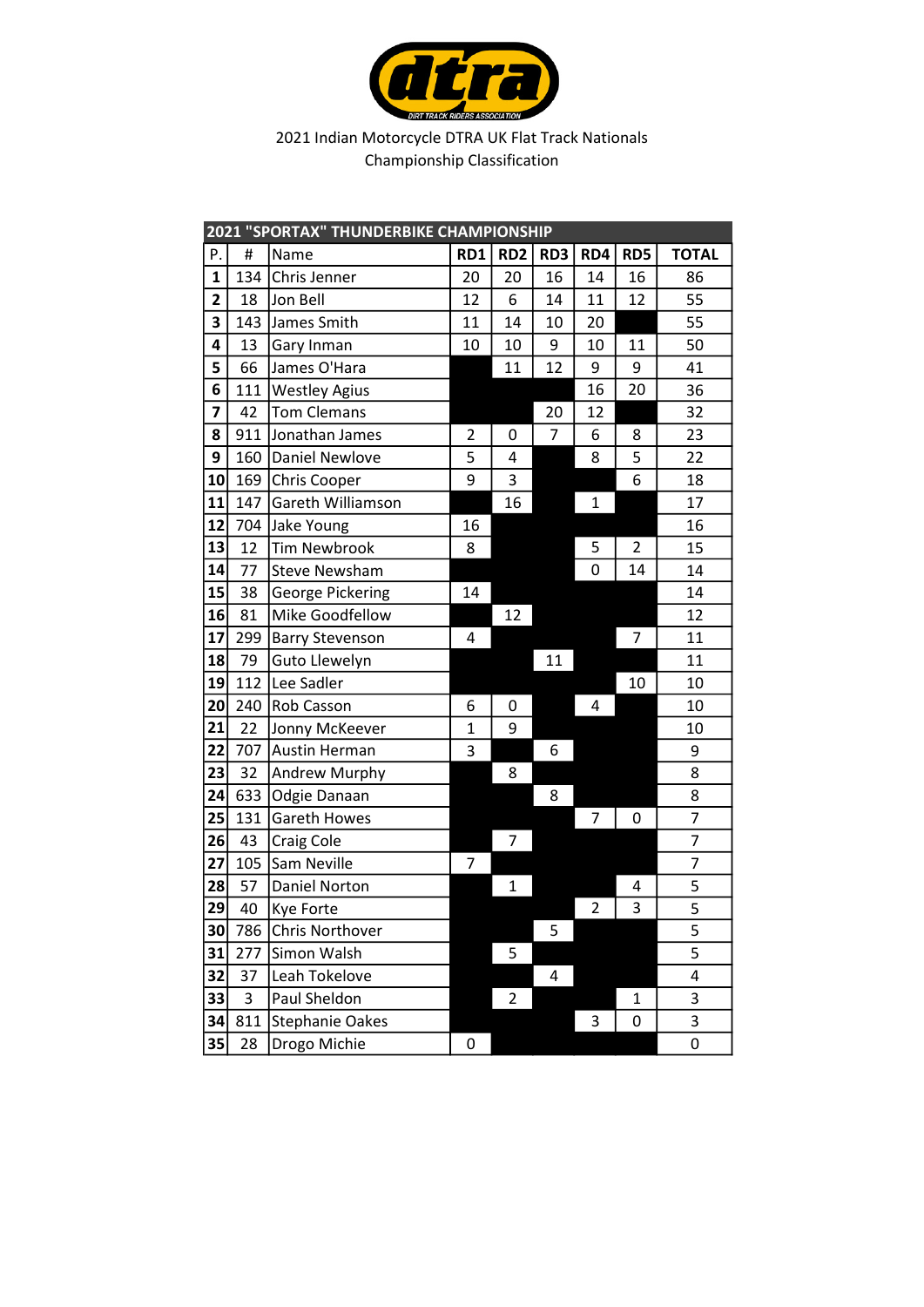

|              |                | 2021 VINTAGE CHAMPIONSHIP (2-STROKE CLASS) |     |                 |     |     |     |              |
|--------------|----------------|--------------------------------------------|-----|-----------------|-----|-----|-----|--------------|
| Ρ.           | #              | Name                                       | RD1 | RD <sub>2</sub> | RD3 | RD4 | RD5 | <b>TOTAL</b> |
| $\mathbf{1}$ |                | 555 Simon Bird                             | 9   | 16              | 16  | 20  | 16  | 77           |
| 2            | 33             | Sean Kelly                                 | 20  | 20              | 20  | 16  |     | 76           |
| 3            | 404            | <b>Ben Eddings</b>                         | 12  | 12              | 12  | 10  | 10  | 56           |
| 4            | 585            | Danny Williams                             |     | 10              | 10  | 14  | 12  | 46           |
| 5            | 80             | Mike Fisher                                | 16  | 6               |     | 11  | 7   | 40           |
| 6            | 129            | William Smith                              | 14  | 14              |     | 12  |     | 40           |
| 7            | 663            | Ian Fisher                                 | 8   | 8               | 9   | 7   | 6   | 38           |
| 8            | 48             | Mark Russell                               |     |                 | 14  | 8   | 11  | 33           |
| 9            | 131            | <b>Gareth Howes</b>                        | 11  | 11              |     | 4   |     | 26           |
| 10           | 124            | Darren Legg                                | 7   |                 |     | 6   | 8   | 21           |
| 11           | 7              | Neil Macqueen                              |     |                 |     |     | 20  | 20           |
| 12           | 69             | Nick Doncaster                             |     | 9               |     | 9   |     | 18           |
| 13           | 736            | Vaughan Williams                           |     |                 | 11  | 5   |     | 16           |
| 14           | $\overline{2}$ | <b>Hubert Bastie</b>                       |     |                 |     |     | 14  | 14           |
| 15           | 556            | John Bird                                  | 10  |                 |     |     |     | 10           |
| 16           | 105            | Sam Neville                                |     |                 |     |     | 9   | 9            |
| 17           | 881            | <b>Stephanie Oakes</b>                     |     | 7               |     |     |     | 7            |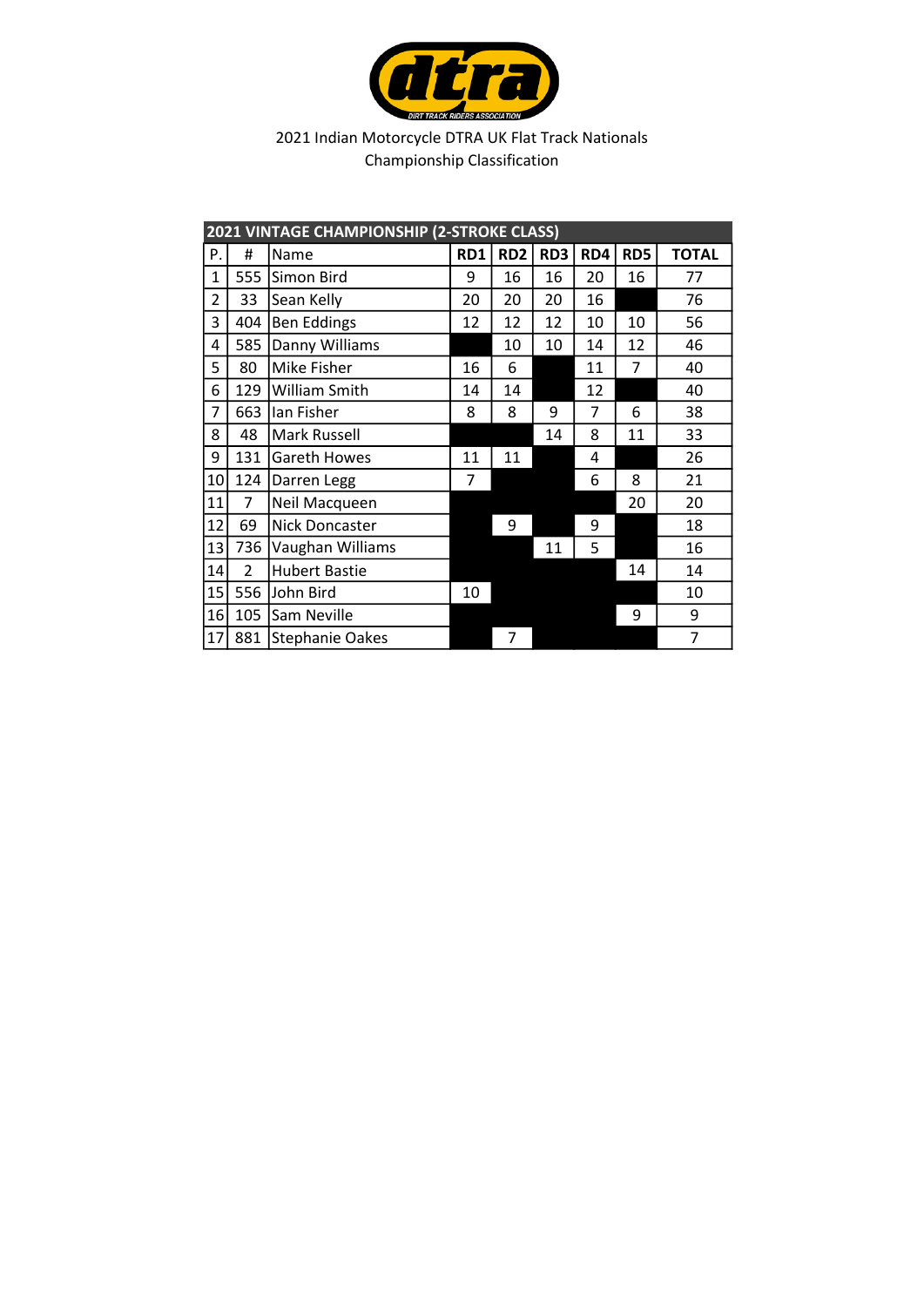

|                | 2021 VINTAGE CHAMPIONSHIP (4-STROKE CLASS) |                       |                |                 |                |                |     |              |  |  |  |  |
|----------------|--------------------------------------------|-----------------------|----------------|-----------------|----------------|----------------|-----|--------------|--|--|--|--|
| P.             | #                                          | Name                  | RD1            | RD <sub>2</sub> | RD3            | RD4            | RD5 | <b>TOTAL</b> |  |  |  |  |
| $\mathbf{1}$   | 140                                        | David J Webb          | 16             | 10              | 12             | 20             | 14  | 72           |  |  |  |  |
| $\overline{2}$ | 257                                        | Carl Swateridge       | 14             | 11              | 14             | 10             | 16  | 65           |  |  |  |  |
| 3              | 4                                          | Paul Harrison         | 20             | 12              |                |                | 20  | 52           |  |  |  |  |
| 4              | 72                                         | John Harrison         |                | 14              | 20             | 12             |     | 46           |  |  |  |  |
| 5              | 151                                        | Ed Lonergan           |                | 7               | 10             | 7              | 12  | 36           |  |  |  |  |
| 6              | 633                                        | Odgie Danaan          |                | 20              | 16             |                |     | 36           |  |  |  |  |
| $\overline{7}$ | 176                                        | <b>Mark Rozier</b>    | 10             | 5               |                | 9              | 11  | 35           |  |  |  |  |
| 8              | 39                                         | <b>Rick Bearcroft</b> | 11             | 8               | 0              | 14             |     | 33           |  |  |  |  |
| 9              | 75                                         | Jason Cursley         | 12             | 16              |                |                |     | 28           |  |  |  |  |
| 10             | 101                                        | Jon Dyer              | 8              | $\mathbf{1}$    | 11             | 6              |     | 26           |  |  |  |  |
| 11             | 175                                        | Andy John             | 9              |                 | 9              |                | 6   | 24           |  |  |  |  |
| 12             | 95                                         | <b>Vince Hurst</b>    | $\overline{7}$ | 9               | 8              |                |     | 24           |  |  |  |  |
| 13             | 94                                         | Norm Joss             |                | $\overline{2}$  | 3              | 3              | 10  | 18           |  |  |  |  |
| 14             | 199                                        | Jason Wood            | 5              | 0               |                | $\overline{4}$ | 9   | 18           |  |  |  |  |
| 15             | 123                                        | <b>Tony Challis</b>   | 6              |                 | 4              |                | 8   | 18           |  |  |  |  |
| 16             | 60                                         | <b>Paul Murrell</b>   | 4              | 0               |                | 5              | 7   | 16           |  |  |  |  |
| 17             | 64                                         | Jeremy Skipp          | 3              | 6               | 7              |                |     | 16           |  |  |  |  |
| 18             | 99                                         | Peter Wilkinson       |                | 0               | 5              | 11             |     | 16           |  |  |  |  |
| 19             | 143                                        | James Smith           |                |                 |                | 16             |     | 16           |  |  |  |  |
| 20             | 0                                          | <b>Adrian Soanes</b>  |                | 3               | $\overline{2}$ | 8              |     | 13           |  |  |  |  |
| 21             | 79                                         | Guto Llewelyn         |                |                 | 6              |                |     | 6            |  |  |  |  |
| 22             | 269                                        | Peter Kimber          |                | 4               | $\mathbf{1}$   |                |     | 5            |  |  |  |  |
| 23             | 567                                        | Max Jackman           |                | 0               |                |                |     | 0            |  |  |  |  |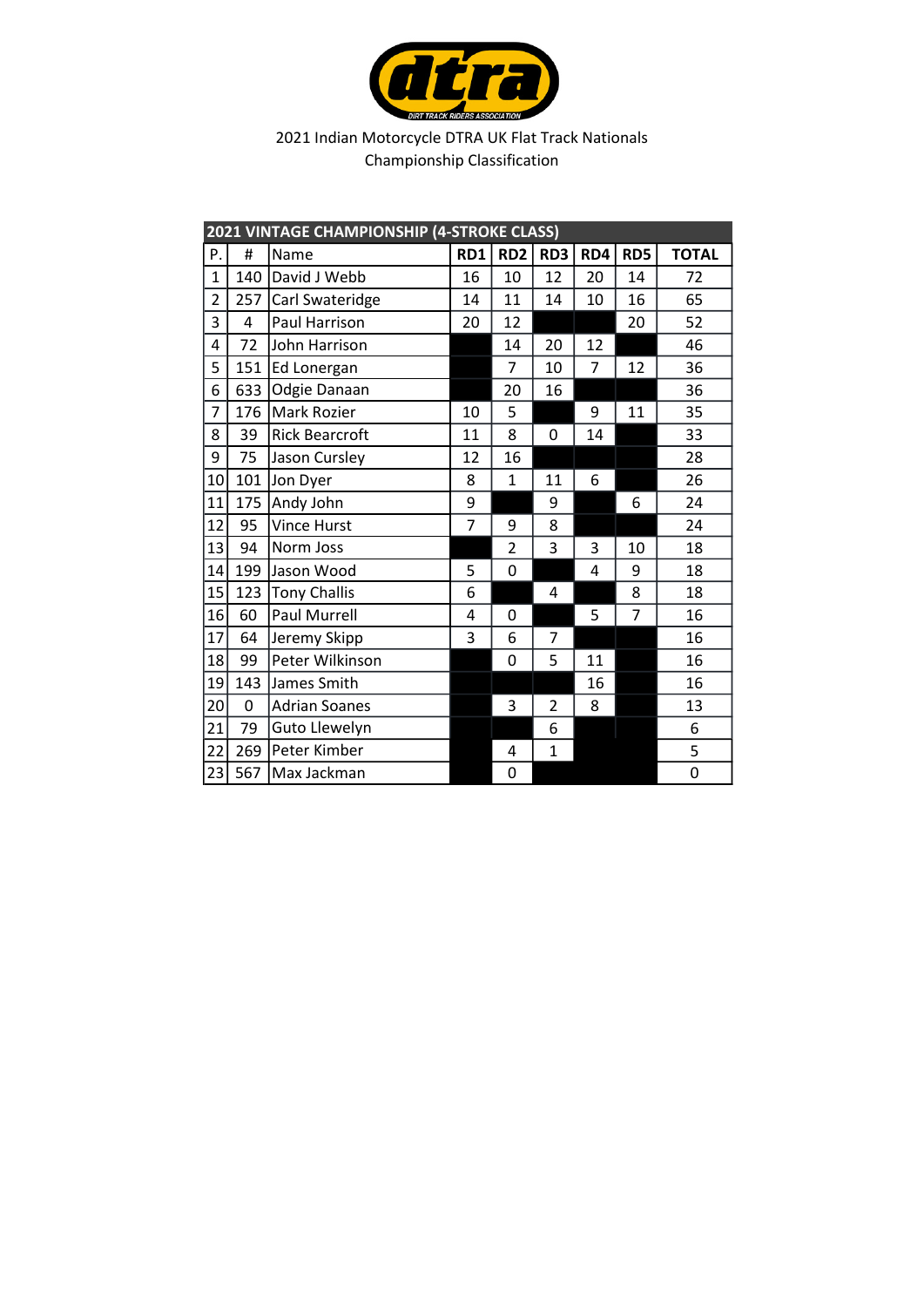

|                |                | 2021 MODIFIED MINIBIKE CHAMPIONSHIP |     |                 |     |     |                |                |
|----------------|----------------|-------------------------------------|-----|-----------------|-----|-----|----------------|----------------|
| P.             | #              | Name                                | RD1 | RD <sub>2</sub> | RD3 | RD4 | RD5            | <b>TOTAL</b>   |
| $\mathbf{1}$   | 253            | Freddie Trott Jnr.                  | 20  | 12              | 20  | 20  | 20             | 92             |
| $\overline{2}$ | 13             | Gary Inman                          | 14  | 11              | 14  | 16  | 14             | 69             |
| 3              | 421            | Jamie Kimber                        | 7   | 16              | 16  | 12  | 16             | 67             |
| 4              | 64             | Jeremy Skipp                        | 12  | 14              | 12  | 14  |                | 52             |
| 5              | 101            | Jon Dyer                            |     |                 | 10  | 11  | 11             | 32             |
| 6              | 333            | Gavin Lee                           |     | 10              | 9   | 8   | 4              | 31             |
| $\overline{7}$ | 103            | <b>Rudy Melo</b>                    |     | 3               | 8   | 9   | $\overline{7}$ | 27             |
| 8              | $\overline{7}$ | Neil Macqueen                       |     | 20              |     |     | 5              | 25             |
| 9              | 15             | <b>Glenn Elliott</b>                |     | $\overline{7}$  | 7   | 10  |                | 24             |
| 10             | 36             | Joe Banks                           | 16  |                 |     | 7   |                | 23             |
| 11             | 34             | Richard Willsher                    |     | 6               | 11  | 5   |                | 22             |
| 12             | 3              | Paul Sheldon                        |     | 8               |     |     | 10             | 18             |
| 13             | 900            | Scott Pohlman                       | 9   |                 |     |     | 9              | 18             |
| 14             | 574            | Obed Cooper                         | 8   |                 |     |     | 8              | 16             |
| 15             | 53             | Freddie Trott Snr.                  | 11  | 5               |     |     |                | 16             |
| 16             | 728            | Jesse Moore                         |     |                 |     |     | 12             | 12             |
| 17             | 26             | Gary Wigston                        | 10  |                 |     |     |                | 10             |
| 18             | 12             | <b>Tim Newbrook</b>                 |     | 9               |     |     |                | 9              |
| 19             | 451            | Iain MacDonald                      | 5   | $\overline{2}$  |     |     |                | $\overline{7}$ |
| 20             | 227            | <b>Emily Moore</b>                  |     |                 |     |     | 6              | 6              |
| 21             | 124            | Darren Legg                         |     |                 | 6   |     |                | 6              |
| 22             | 831            | Jamie Robertson                     | 6   |                 |     |     |                | 6              |
| 23             | 775            | Kevin Kennedy                       |     |                 |     | 6   |                | 6              |
| 24             | 73             | Erin Dyer                           |     | 4               |     |     |                | 4              |
| 25             | 696            | Chris Bailey                        |     |                 |     |     | 3              | 3              |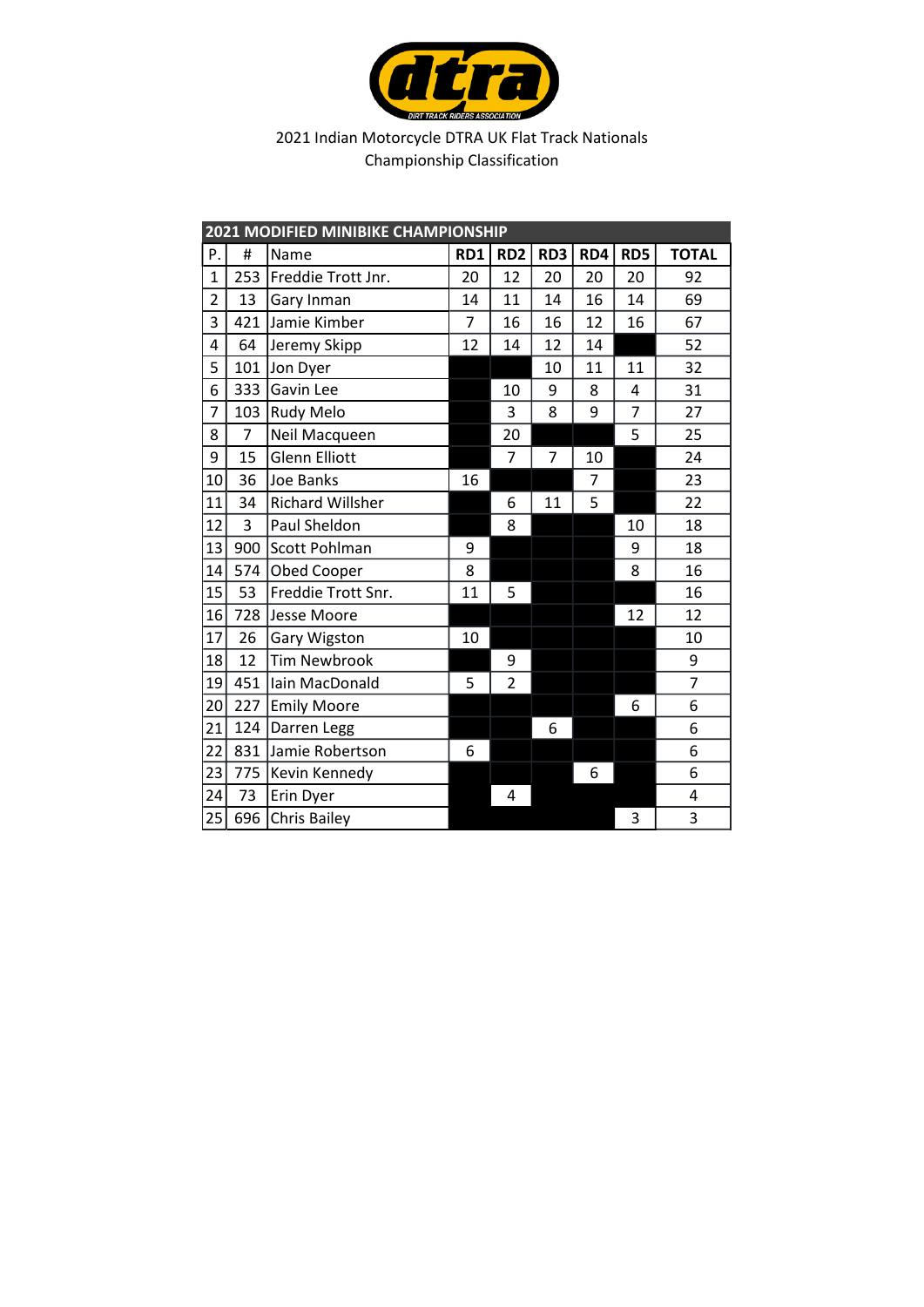

|                 | <b>2021 STOCK MINIBIKE CHAMPIONSHIP</b> |                         |                |                 |     |     |                |                         |  |  |
|-----------------|-----------------------------------------|-------------------------|----------------|-----------------|-----|-----|----------------|-------------------------|--|--|
| P.              | #                                       | Name                    | RD1            | RD <sub>2</sub> | RD3 | RD4 | RD5            | <b>TOTAL</b>            |  |  |
| $\mathbf{1}$    | 14                                      | Max Inman               | 16             | 16              |     | 20  | 16             | 68                      |  |  |
| $\overline{2}$  | 105                                     | Sam Neville             | 6              | 5               | 20  | 12  | 12             | 55                      |  |  |
| 3               | 36                                      | Joe Banks               | 8              | 12              | 16  | 11  | 1              | 48                      |  |  |
| 4               | 691                                     | Leon Jones              | 12             | 8               |     |     | 14             | 34                      |  |  |
| 5               | 108                                     | Anne-lie North          |                | $\overline{7}$  | 12  | 8   | 7              | 34                      |  |  |
| 6               | 313                                     | Matt Bainbridge         | 20             | 11              |     |     |                | 31                      |  |  |
| 7               | 909                                     | James Woodroffe         | 4              | 10              |     | 14  |                | 28                      |  |  |
| 8               | 186                                     | <b>Stuart Robson</b>    |                |                 |     | 16  | 11             | 27                      |  |  |
| 9               | 811                                     | <b>Stephanie Oakes</b>  |                | $\mathbf{1}$    | 14  | 6   | 0              | 21                      |  |  |
| 10              | 75                                      | Paul Young              |                |                 |     |     | 20             | 20                      |  |  |
| 11              | 93                                      | Jack Bell               |                | 14              |     |     | 6              | 20                      |  |  |
| 12              | 808                                     | <b>Robert Nichols</b>   |                |                 | 8   | 7   | 5              | 20                      |  |  |
| 13              | 124                                     | Darren Legg             |                |                 | 10  | 10  | 0              | 20                      |  |  |
| 14              | 663                                     | Ian Fisher              | 0              | 0               | 11  | 9   |                | 20                      |  |  |
| 15              | 31                                      | Senna Summers           |                | 20              |     |     |                | 20                      |  |  |
| 16              | 601                                     | Peter Hickman           | 14             |                 |     |     |                | 14                      |  |  |
| 17              | 850                                     | Tom Busfield            | 3              |                 |     |     | 10             | 13                      |  |  |
| 18              | 114                                     | Dean Hancox             |                |                 |     | 4   | 8              | 12                      |  |  |
| 19              | 197                                     | <b>Wag Scott</b>        | 7              |                 |     | 5   |                | 12                      |  |  |
| 20              | 76                                      | Skye Adams              | 11             |                 |     |     |                | 11                      |  |  |
| 21              | 38                                      | <b>George Pickering</b> | 10             |                 |     |     |                | 10                      |  |  |
| 22              | 681                                     | <b>Micky Bull</b>       |                | 0               |     |     | 9              | 9                       |  |  |
| 23              | 97                                      | <b>Cat Touching</b>     |                |                 | 9   |     |                | 9                       |  |  |
| 24              | 114                                     | Simeon Anderson         |                | 9               |     |     |                | 9                       |  |  |
| 25              | 10                                      | <b>Tim Greig</b>        | 9              |                 |     |     |                | 9                       |  |  |
| 26              | 36                                      | Lizzie Banks            |                | 4               |     |     | 4              | 8                       |  |  |
| 27              | 122                                     | <b>Ruth Mooney</b>      | 0              | 0               | 7   |     |                | 7                       |  |  |
| 28              | 166                                     | Giovanni Belossi        |                | 6               |     |     |                | 6                       |  |  |
| 29              | 26                                      | Gary Wigston            | 5              |                 |     |     |                | 5                       |  |  |
| $\overline{30}$ |                                         | 777 Andy Noakley        |                |                 |     |     | 3              | $\overline{\mathbf{3}}$ |  |  |
| 31              | 277                                     | Simon Walsh             |                | 3               |     |     |                | 3                       |  |  |
| 32              | 303                                     | Mark Borgia             |                |                 |     |     | $\overline{2}$ | $\overline{2}$          |  |  |
| 33              | 612                                     | Mark Peatfield          | 0              | 2               |     |     |                | $\overline{2}$          |  |  |
| 34              | 831                                     | Jamie Robertson         | $\overline{2}$ |                 |     |     |                | $\overline{2}$          |  |  |
| 35              | 191                                     | John Pohlman            | 1              | 0               |     |     |                | $\mathbf 1$             |  |  |
| 36              | 48                                      | Mark Russell            |                |                 |     |     | 0              | 0                       |  |  |
| 37              | 808                                     | <b>Bob Nicholls</b>     | 0              | 0               |     |     |                | 0                       |  |  |
| 38              | 199                                     | Jason Wood              | 0              | 0               |     |     |                | 0                       |  |  |
| 39              | 47                                      | <b>Steve Cain</b>       |                | 0               |     |     |                | 0                       |  |  |
| 40              | 105                                     |                         | 0              |                 |     |     |                | 0                       |  |  |
| 41              | 179                                     | Chrissie Walton         | 0              |                 |     |     |                | 0                       |  |  |
| 42              | 127                                     | Dave Lambert            | 0              |                 |     |     |                | 0                       |  |  |
| 43              | 103                                     | <b>Rudy Melo</b>        | 0              |                 |     |     |                | 0                       |  |  |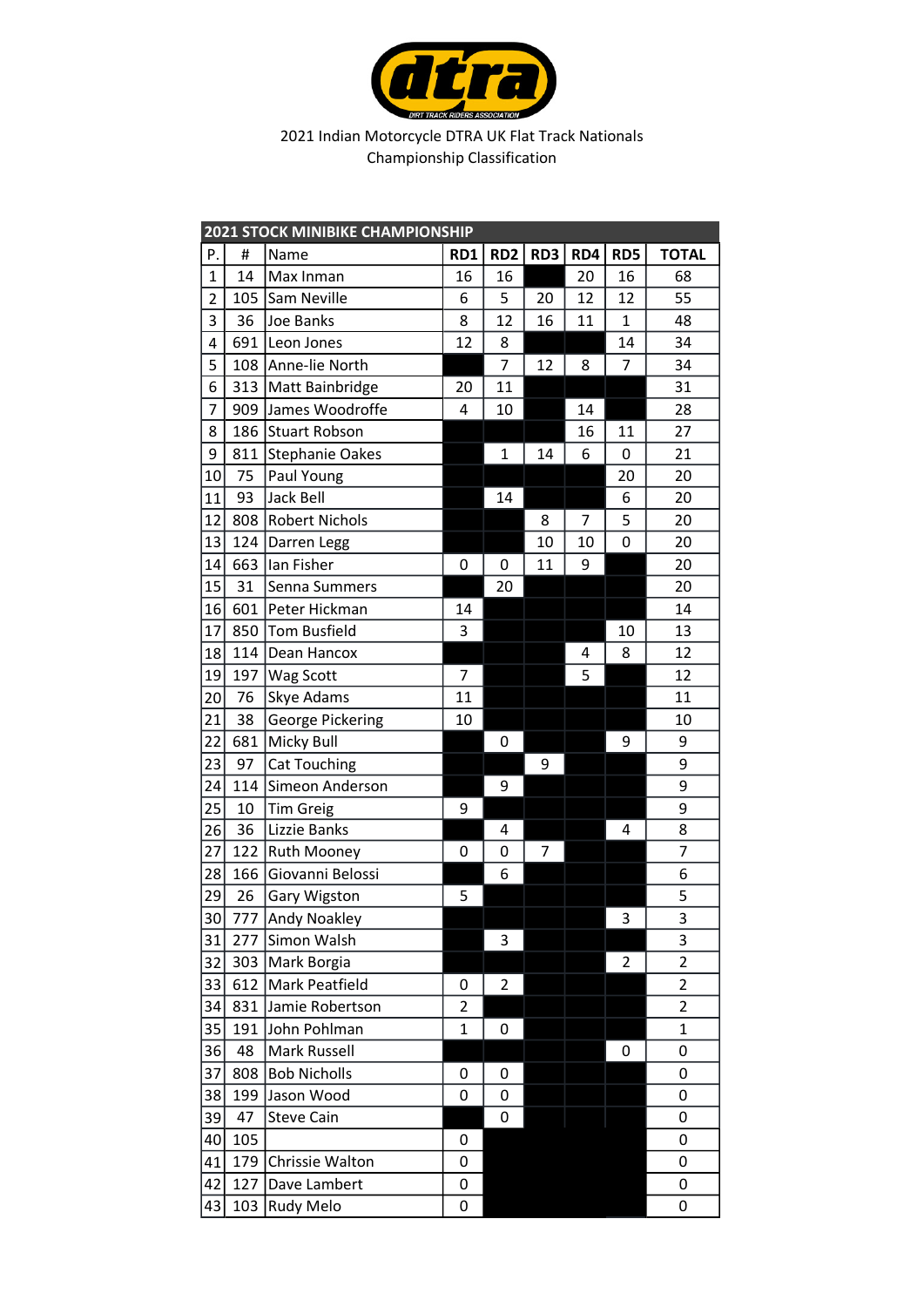

|                | <b>2021 UK NATIONALS - YOUTH (SENIOR)</b> |                      |     |                 |     |     |     |              |  |  |  |
|----------------|-------------------------------------------|----------------------|-----|-----------------|-----|-----|-----|--------------|--|--|--|
| P.             | #                                         | Name                 | RD1 | RD <sub>2</sub> | RD3 | RD4 | RD5 | <b>TOTAL</b> |  |  |  |
| 1              | 11                                        | Charlie Kelly        | 16  | 20              | 20  | 20  |     | 76           |  |  |  |
| $\overline{2}$ | 73                                        | Erin Dyer            | 14  | 14              | 14  | 12  |     | 54           |  |  |  |
| 3              | 91                                        | Leon Collier         |     | 16              | 16  | 16  |     | 48           |  |  |  |
| 4              | 93                                        | Boyd Boardman        |     | 11              | 12  | 11  |     | 34           |  |  |  |
| -5             | 36                                        | Lizzie Banks         | 12  | 12              |     | 10  |     | 34           |  |  |  |
| 6              | 128                                       | <b>Ted Wilkinson</b> | 20  |                 |     |     |     | 20           |  |  |  |
|                | 221                                       | <b>Ashton Vale</b>   |     |                 |     | 14  |     | 14           |  |  |  |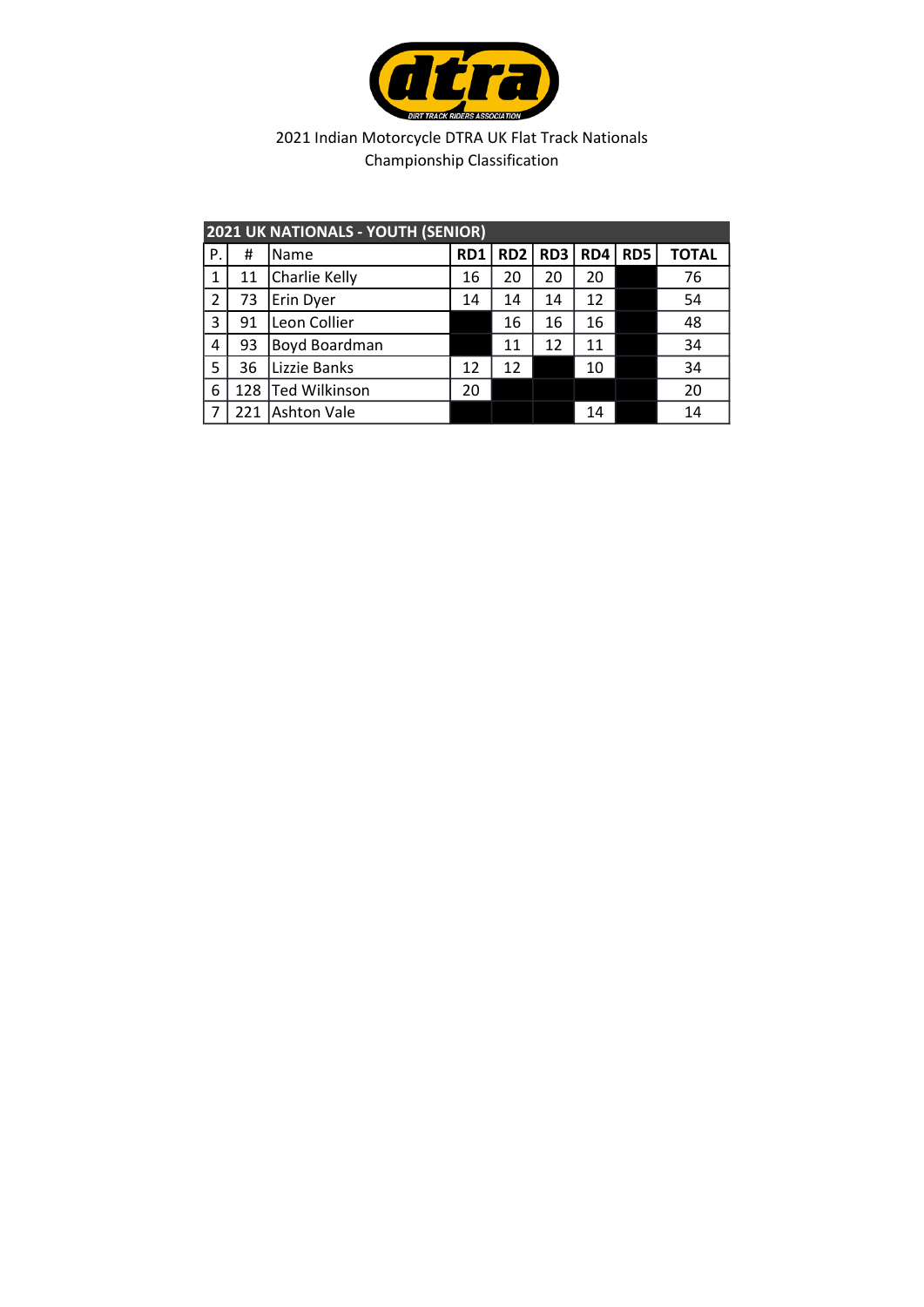

| <b>2021 UK NATIONALS - YOUTH (INTERMEDIATE)</b> |    |                     |                 |    |                 |    |                 |       |  |
|-------------------------------------------------|----|---------------------|-----------------|----|-----------------|----|-----------------|-------|--|
| Ρ.                                              | Ħ  | <b>IName</b>        | RD <sub>1</sub> |    | RD2   RD3   RD4 |    | RD <sub>5</sub> | ΤΟΤΑL |  |
|                                                 |    | 100 Wyatt Hopkins   | 16              | 20 | 16              | 20 |                 | 72    |  |
| $\overline{2}$                                  | 78 | <b>Wilbur Skipp</b> | 14              | 14 | 20              | 14 |                 | 62    |  |
| 3                                               | 36 | <b>Maddie Banks</b> | 12              | 16 | 14              | 16 |                 | 58    |  |
|                                                 |    | 145   Paddy Moore   | 20              |    |                 |    |                 | 20    |  |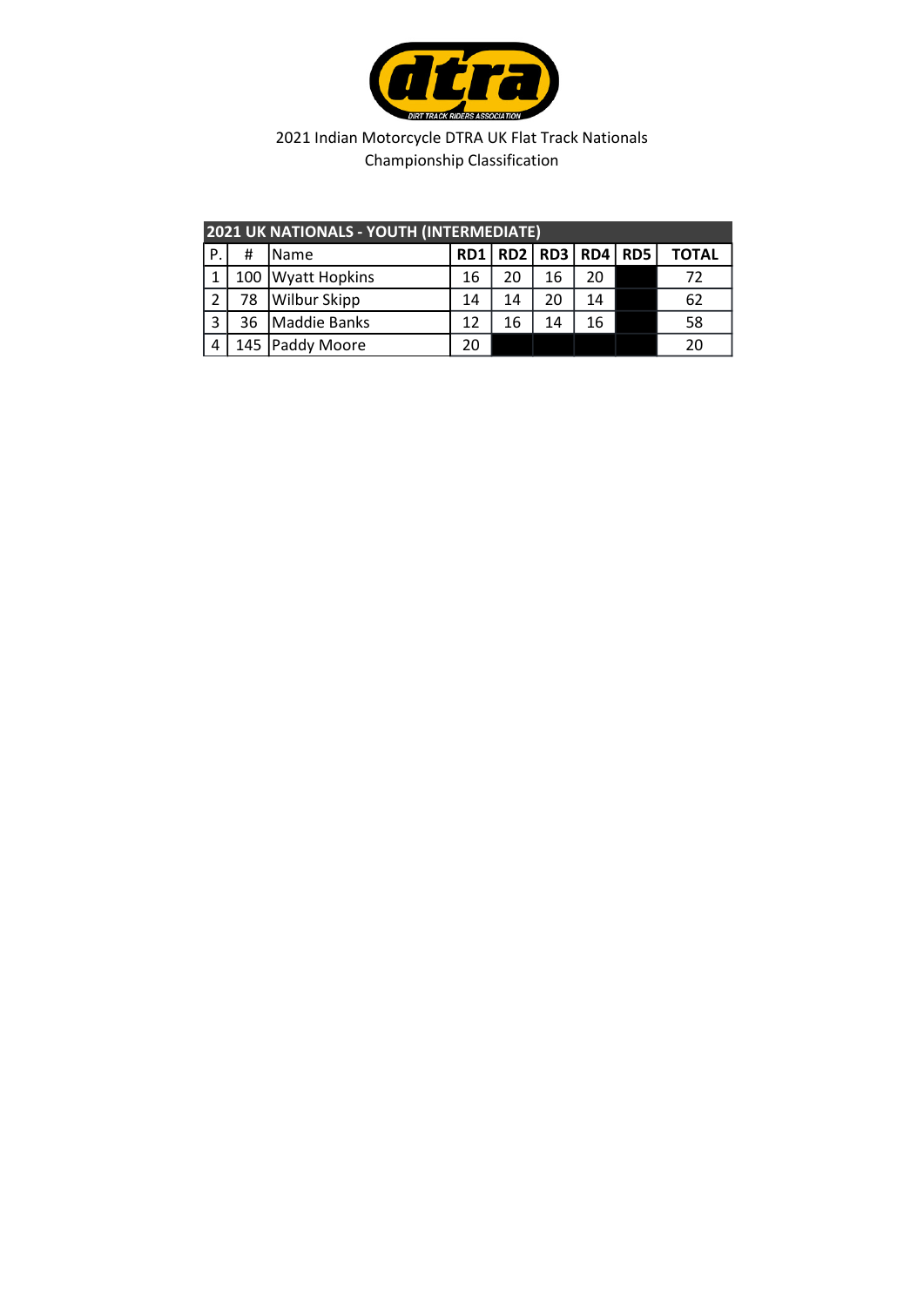

| 2021 UK NATIONALS - YOUTH (JUNIOR) |     |                             |     |                 |     |                |     |              |
|------------------------------------|-----|-----------------------------|-----|-----------------|-----|----------------|-----|--------------|
| Ρ.                                 | #   | Name                        | RD1 | RD <sub>2</sub> | RD3 | RD4            | RD5 | <b>TOTAL</b> |
| 1                                  | 65  | <b>Oscar Osborne-Wilkes</b> | 20  | 20              | 20  | 11             |     | 71           |
| 2                                  | 161 | Toby Johnson                | 12  | 11              | 16  | 20             |     | 59           |
| 3                                  | 288 | <b>Beau Vernon</b>          | 16  | 16              | 14  | 9              |     | 55           |
| 4                                  | 140 | Lincoln Forte               | 14  | 14              | 10  | 14             |     | 52           |
| 5                                  | 72  | Jayden Lewis                | 11  | 12              | 12  | 8              |     | 43           |
| 6                                  | 79  | Marcie Skipp                | 9   | 7               | 9   | 16             |     | 41           |
| 7                                  | 188 | Poppy Vernon                |     | 8               | 11  | 12             |     | 31           |
| 8                                  | 401 | Colby Forte                 | 10  | 5               | 8   | 6              |     | 29           |
| 9                                  | 8   | Lola Richardson             | 8   | 3               | 7   | 5              |     | 23           |
| 10                                 | 22  | Jessica Cooling             |     | 10              |     | $\overline{7}$ |     | 17           |
| 11                                 | 48  | Jack Johnson                |     |                 |     | 10             |     | 10           |
| 12                                 | 31  | <b>Oakley Summers</b>       |     | 9               |     |                |     | 9            |
| 13                                 | 36  | <b>Harry Banks</b>          |     | 4               |     | 4              |     | 8            |
| 14                                 | 128 | Frankie Wilkinson           | 7   |                 |     |                |     | 7            |
| 15                                 | 7   | Seb Horner-Glister          |     | 6               |     |                |     | 6            |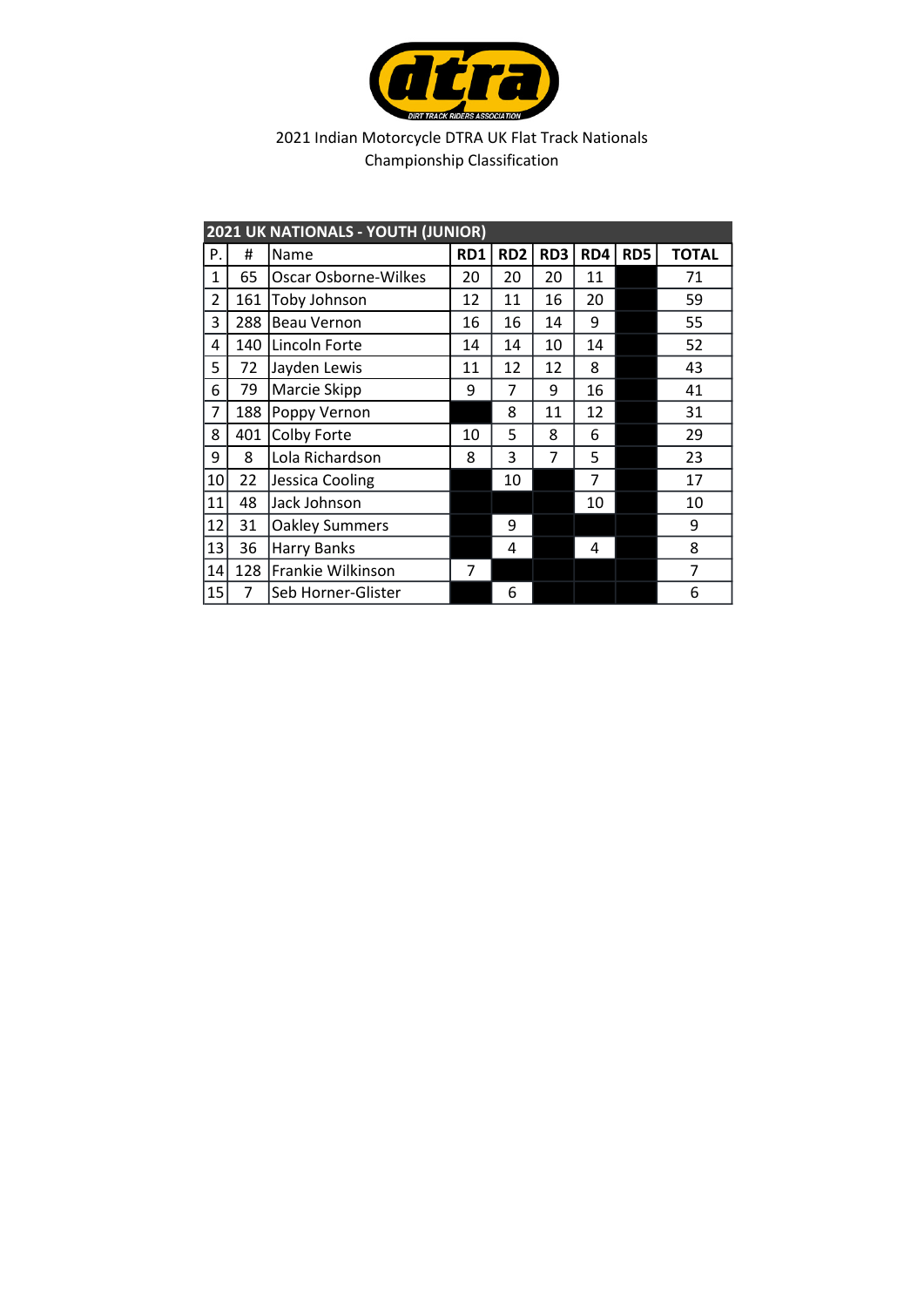

| 2021 INDIAN MOTORCYCLE HOOLIGAN CHAMPIONSHIP |     |                         |     |                 |     |      |              |  |
|----------------------------------------------|-----|-------------------------|-----|-----------------|-----|------|--------------|--|
| Ρ.                                           | Ħ   | Name                    | RD1 | RD <sub>2</sub> | RD4 | RAIN | <b>Total</b> |  |
| $\mathbf{1}$                                 | 93  | Jack Bell               |     | 14              | 20  | 20   | 54           |  |
| $\overline{2}$                               | 704 | Jake Young              |     | 20              | 14  | 16   | 50           |  |
| 3                                            | 38  | <b>George Pickering</b> |     | 16              | 16  | 14   | 46           |  |
| 4                                            | 37  | Leah Tokelove           |     | 11              | 12  | 11   | 34           |  |
| 5                                            | 707 | Austin Herman           |     |                 | 10  | 12   | 22           |  |
| 6                                            | 786 | <b>Chris Northover</b>  |     | 10              | 11  |      | 21           |  |
| 7                                            | 243 | Max Hunt                |     | 12              |     |      | 12           |  |
| 8                                            | 233 | <b>Guy Horner</b>       |     |                 |     | 10   | 10           |  |
| 9                                            | 44  | <b>Greg Dawson</b>      |     |                 |     | 9    | 9            |  |
| 10                                           | 43  | <b>Craig Cole</b>       |     | 9               |     |      | 9            |  |
| 11                                           | 135 | Jack Doran              |     |                 |     | 8    | 8            |  |
| 11                                           | 44  | <b>Charlie Golding</b>  |     | 8               |     |      | 8            |  |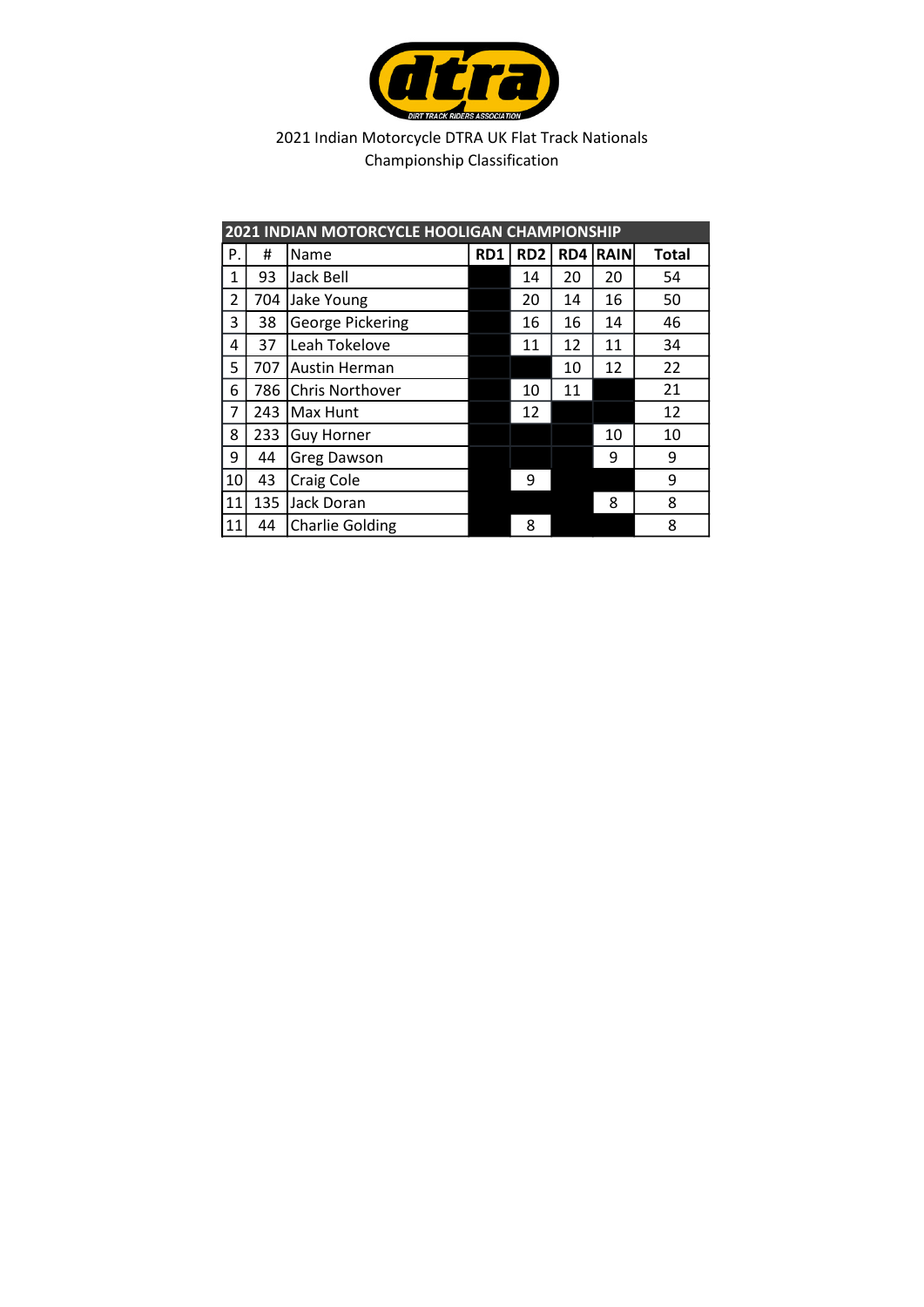

| <b>2021 ELECTRIC CHAMPIONSHIP</b> |                |                   |    |                 |              |  |  |  |
|-----------------------------------|----------------|-------------------|----|-----------------|--------------|--|--|--|
| Ρ.                                | #              | Name              |    | <b>RD2 RAIN</b> | <b>Total</b> |  |  |  |
| 1                                 | 30             | Alan Birtwistle   | 20 | 20              | 40           |  |  |  |
| 2                                 | 36             | Joe Banks         | 16 | 16              | 32           |  |  |  |
| 3                                 | $\overline{2}$ | Colin McCabe      | 14 | 14              | 28           |  |  |  |
| 4                                 | $\mathbf{1}$   | Phil Wilding      | 11 | 12              | 23           |  |  |  |
| 5                                 | 45             | Geoff Cain        | 12 |                 | 12           |  |  |  |
| 6                                 | 24             | Marc Potter       |    | 11              | 11           |  |  |  |
|                                   | 147            | Nathan Kingfisher | 10 |                 | 10           |  |  |  |